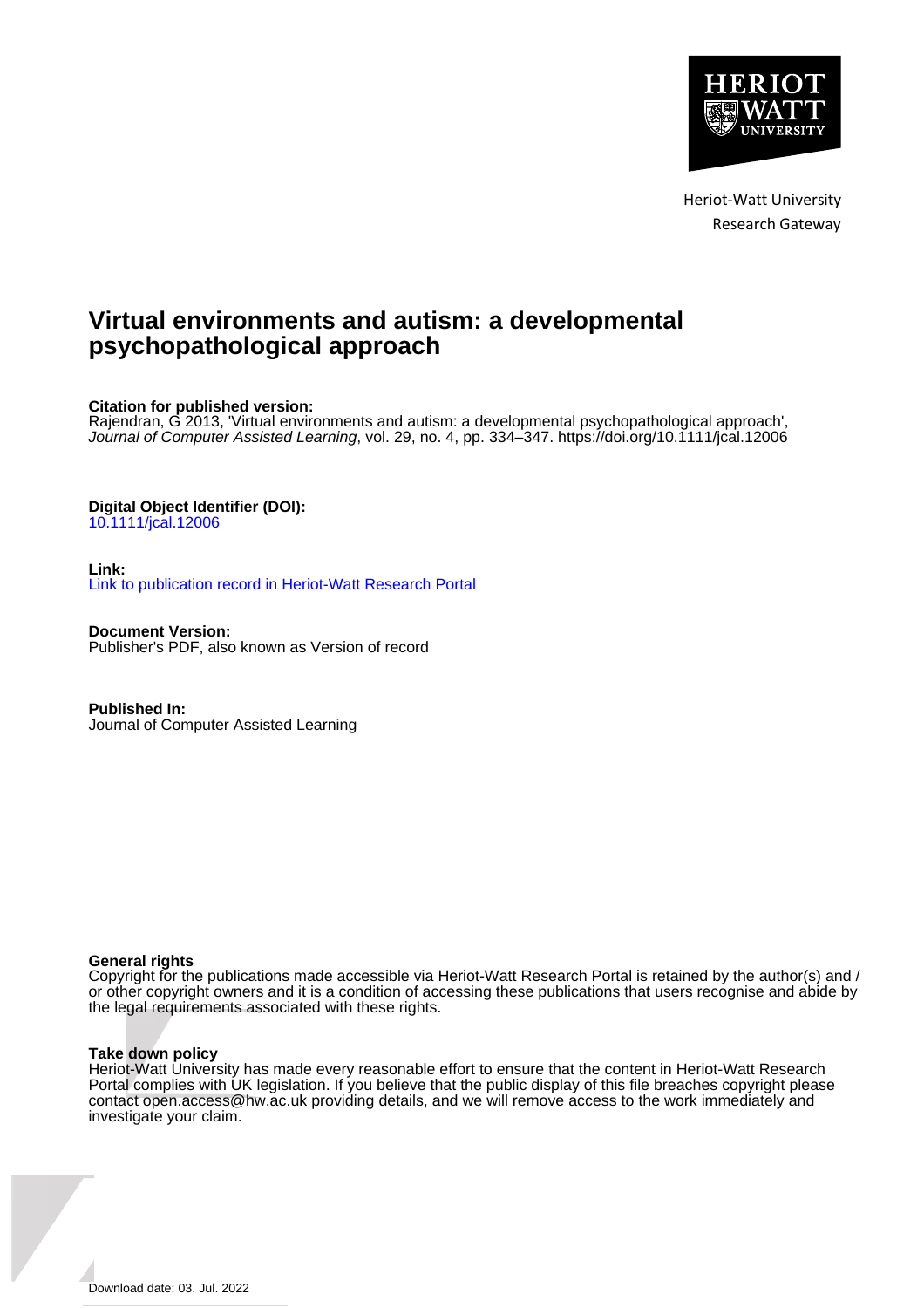## Journal of Computer Assisted Learning

# Virtual environments and autism: a developmental psychopathological approach

#### **G. Rajendran**

Heriot-Watt University, Edinburgh, UK

**Abstract** Individuals with autism spectrum disorders supposedly have an affinity with information and communication technology (ICT), making it an ideally suited media for this population. Virtual environments (VEs) – both two-dimensional and immersive – represent a particular kind of ICT that might be of special benefit. Specifically, this paper discusses the importance of psychological theory for VE designed for this population. I describe the contribution that different theories of autism (e.g., theory of mind, executive function, weak central coherence theory) have made and can make, as well as the potential of other non-autism-specific theories (e.g., embodied cognition). These technologies not only illuminate our understanding of autism, but they can also be used to develop new technologies for people without autism. So, as well as being an area of specialism, I argue that VE research in autism has extended – and will go onto – the boundaries of human–computer interaction more generally. This is because autism provides a unique window into human social communication and learning. Further, this field offers a chance for better inclusivity for individuals with autism within a digital society.

**Keywords** autism, autism spectrum disorders, ASD, virtual environments, developmental psychopathology

#### **Introduction**

Despite being around since the mid-1990s, the evidence base for virtual environments (VEs) for individuals with autism spectrum disorders (ASD) is relatively small. Hence, it remains a rich and challenging area, with still many unknowns; so there are good grounds for exploring ideas. I hope to illustrate this array of exciting avenues for research and application in this paper. I begin with a brief overview of autism and information and communication technology (ICT) because this area has become a research specialism in itself and also VE represents a particular kind of ICT that might be especially beneficial for people with

Accepted: 16 December 2012

autism. I then go on to discuss how different theories provide new ways of understanding and treating autism using VE. Finally, I conclude with more speculative thoughts about what the future might hold.

Throughout the paper, I take a developmental psychopathological viewpoint (Cicchetti, 1984). From this perspective, it is assumed that we can learn more about the typical functioning of an organism by the study of its pathology and, similarly, more about its pathology by studying its typical condition (Cicchetti, 1984). So, I argue that the relationship between people with autism and ICT is important for at least three reasons. First, it can tell us a great deal about the interests (and aversions) of people with this condition. Second, it offers a myriad of opportunities to intervene, to support, and facilitate skills development in people with autism. Third, research into ICT and autism benefits our understanding of human–computer interaction more generally.

Correspondence: Gnanathusharan Rajendran, Psychology, School of Life Sciences, Heriot-Watt University, Edinburgh EH14 4AS, UK. Email: t.rajendran@hw.ac.uk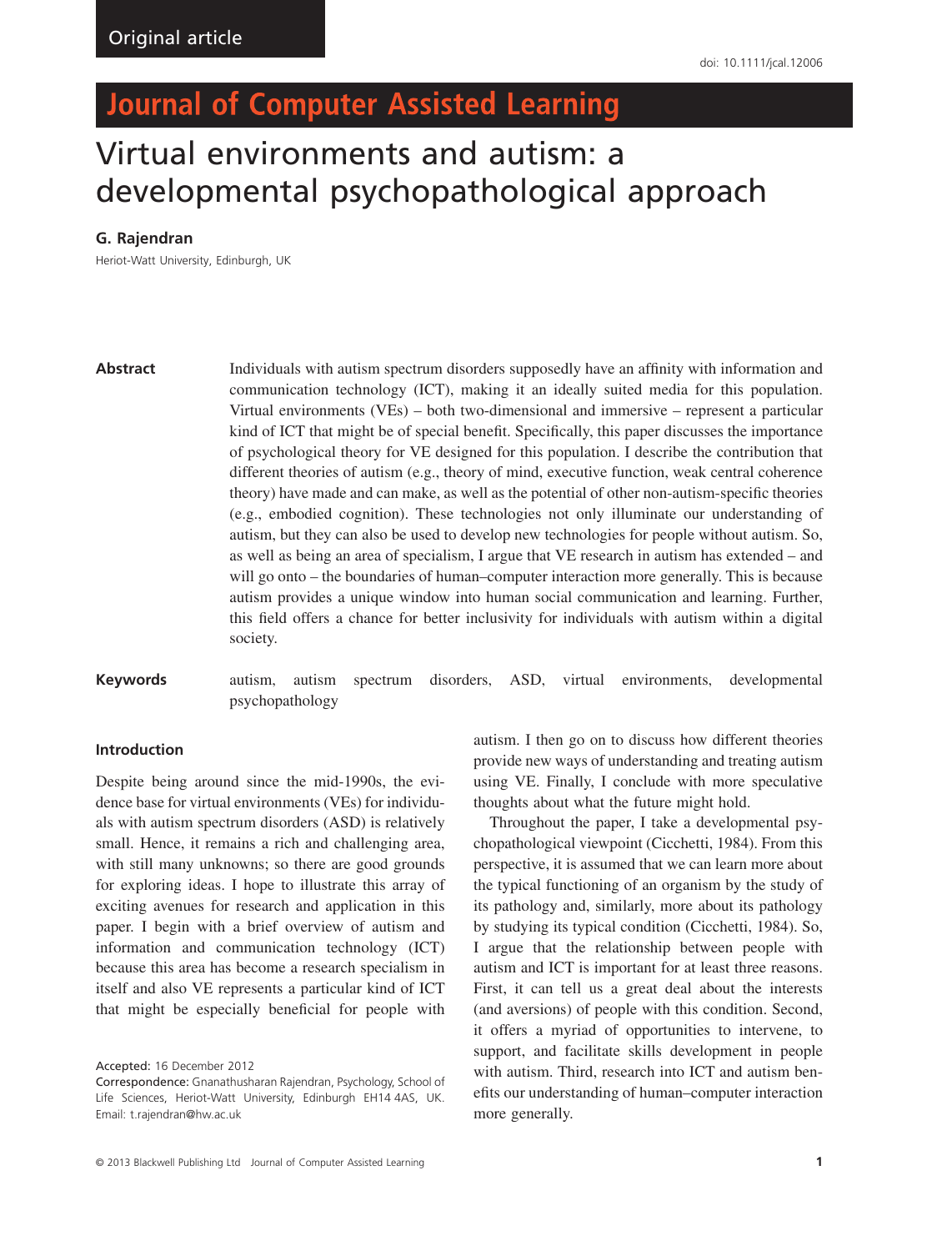I also use the term VE to include virtual reality (VR), which usually involves a level of three-dimensional (3D) representation. In recent review of the applied work in this area, Parsons and Cobb (2011) critique the studies to date of VR and autism. They conclude that despite limited research, VR does have unique potential for children with autism. Here, rather than reiterate their points, I will focus on the role of psychological theory in VEs for individuals with autism.

#### **Brief overview of autism**

ASD (henceforth autism) are currently characterized as a group of syndromes: autism *per se* (sometimes known as autistic disorder), Asperger syndrome, and pervasive developmental disorders-not otherwise specified – in Diagnostic and Statistical Manual of Mental Disorders (Fourth Edition, Text Revision) [American Psychiatric Association (APA), 2000]. All three fall under the overarching category of pervasive developmental disorders (APA, 2000). Autism is currently diagnosed and conceptualized as a triad of impairments in socialization, communication and repetitive interests (APA, 2000). However, the nosology of autism seems likely to change with the advent of Diagnostic and Statistical Manual of Mental Disorders (Fifth Edition), in which the autism spectrum looks set to become unified as an umbrella term (ASD) with degrees of severity, but no subtypes (Lord & Jones, 2012; Skuse, 2012). Additionally, the triad of impairments seems likely to become a dyad of social-communication deficits and restricted/repetitive behaviours (Lord & Jones, 2012; Skuse, 2012).

Notwithstanding any diagnostic changes, theoretical accounts have tried to explain the paradox of how this triad can be expressed in different individuals of differing ages and with different intellectual abilities, and within the same individual across their lifetime. Despite decades of research, however, there is no definitive answer to what is core to the disorder other than that it is developmental. Over the past 25 years or so, the cognitive theories of autism [theory of mind, executive dysfunction, weak central coherence (WCC)] have been hugely influential in understanding different aspects of autism (see Rajendran & Mitchell, 2007, for a review). However, the general consensus seems to be that a single unifying theory of autism may not be possible, but a multifactorial account may be the most parsimonious one (Happé, Ronald, & Plomin, 2006;

Pellicano, Maybery, Durkin, & Maley, 2006; Pennington, 2006; Rajendran & Mitchell, 2007). Yet, even this may not be whole story given the lack of stability of performance over time in tasks tapping into these three cognitive processes (Pellicano, 2010).

#### **Brief overview of theories of autism**

Autism is perhaps, therefore, best conceptualized as a multifaceted condition: a disorder of social cognition, of cognition, of emotion, of perception and of movement. I will return to all these themes in greater detail under the auspices of the different theories. Importantly, these theories are not mutually exclusive and each has a role in illuminating autism in its totality (Rajendran & Mitchell, 2007). The *theory of mind* hypothesis of autism has perhaps been the most influential theory in recent years. In essence, this theory states that individuals with autism fail to 'impute mental states to themselves and others' (Premack & Woodruff, 1978, p. 515) and that this deficit shows itself as inability to mentalize, or failure to take into account others' mental states. The theory of mind hypothesis can therefore explain some of the most profound repercussions of autism: from difficulties in making friends (often leading to loneliness) to problems understanding that what people say can be different from what they mean (e.g., nonliteral language such as sarcasm and figures of speech).

As a developmental precursor to theory of mind, the *enactive mind* hypothesis (Klin, Jones, Schultz, & Volkmar, 2003) posits that from infancy onwards the autistic<sup>1</sup> mind is not attuned to social stimuli in the same way as the neurotypical mind; for example, following another's eye gaze and a preference for biological over mechanical motion. Klin *et al*. (2003) argue these early developmental differences lead to downstream problems in the development of theory of mind and other aspects of social cognition. Specifically, *joint attention* is the mechanism by which eye gaze is used to follow or direct another person's attention to a point of reference (Kim & Mundy, 2012); for example, an adult points out a new animal to the child, or the child wants to show the adult a toy that he wishes to play with.

Although not a theory of autism *per se*, *referential communication* does require elements of theory of mind: in taking someone else's perspective into account. Here, classic studies in developmental psychology from Piaget (1926) onwards have investigated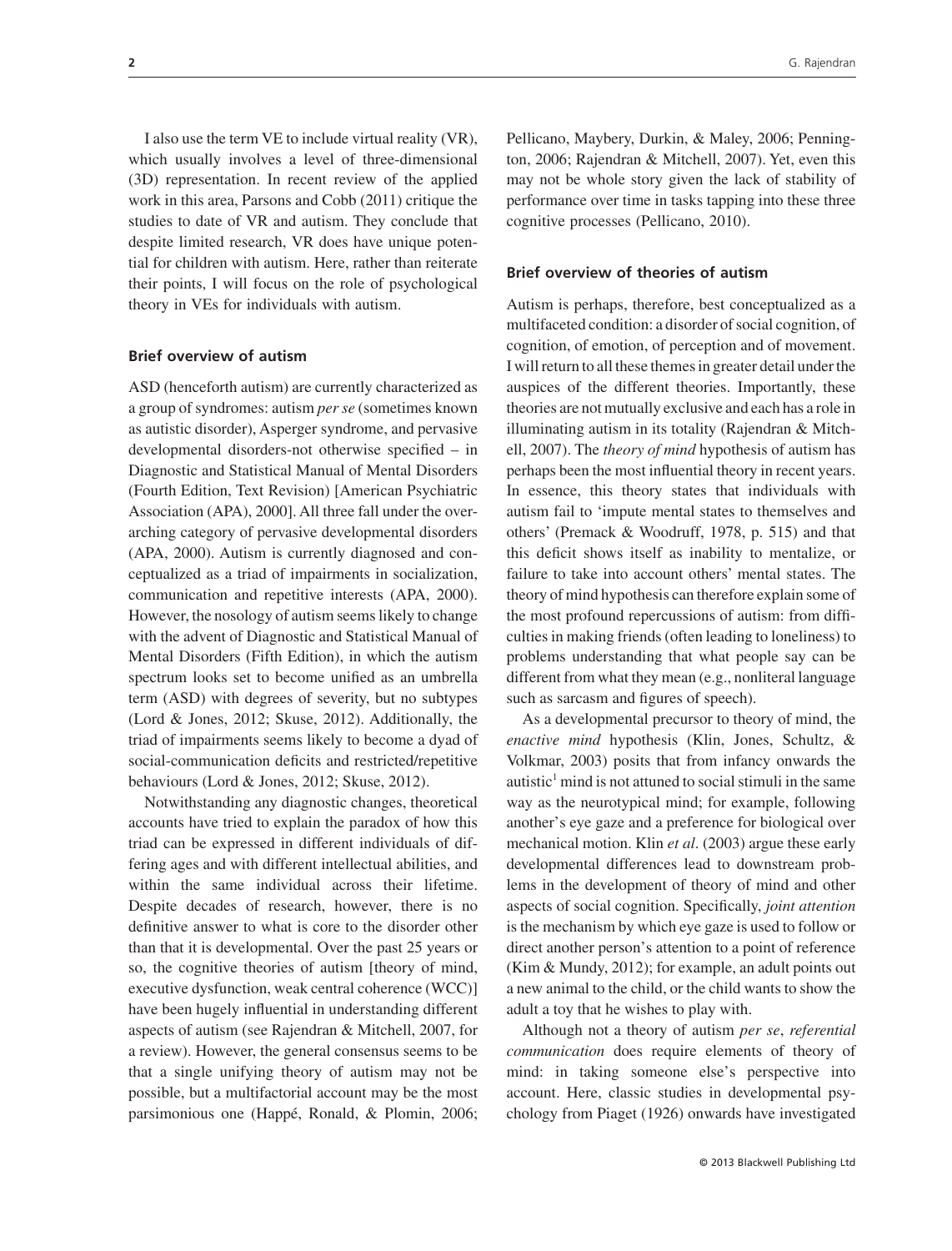how children take another's knowledge state into consideration in being an effective communicator.

In contrast to the above theories, the *executive function* (EF, e.g., Russell, 1996) theory of autism did not arise from neurotypical research; rather, its conception came from researchers who noted that some symptoms of autism were similar to those associated with specific brain injury in adults (particularly to the frontal lobes). EF is an umbrella term for behaviours needed for goal-directed behaviour (e.g., planning, cognitive flexibility, inhibition, etc.), so EF theory is particularly useful when trying to understand the autistic need for sameness, a difficulty switching attention and lack of impulse control. An additional strength of EF theory – which is only beginning to be realized – is that it can also explain some of the motor and movement selfregulatory aspects of autism (Rajendran & Mitchell, 2007).

A key strength of WCC theory (Frith, 1989) is that it explains some of the non-social (as well as the social) features of autism, such as the attention to acute detail that ranges from pedantry to obsession. The essence of the theory is that typically developing individuals process information by extracting the overall meaning or gist. Whereas, the 'cognitive style' of individuals with autism is the opposite: to process the constituent parts rather than the global whole. Another important aspect of this theory is that it is non-pejorative, in the sense that it makes predications about better performance in individuals with autism. Whereas the theory of mind hypothesis of autism, by contrast, is based on a deficit rather than difference conceptualization of autism – and, therefore, makes predications about worse performance in individuals with autism.

Although WCC is a discrete theory in itself, other theories have come in its wake to also try and explain perpetual processing in autism. For example, *reduced generalization theory* (Plaisted, 2001) states that individuals with autism have reduced processing of the similarities that are held between stimuli and situations – and this can explain why generalizing learning from one situation to another can be so hard for individuals with autism. *Enhanced perceptual processing* (Mottron, Dawson, Soulieres, Hubert, & Burack, 2006) makes an even stronger claim thanWCC theory by suggesting that across-the-board perceptual processing is generally better in individuals with autism; for example, in

Finally, I will discuss *embodied cognition*: how psychological processes are influenced by the body (Glenberg, 2010). Recently, movement researchers have argued that understanding the motoric aspects of autism helps us also to understand the cognitive aspects of autism (Izawa *et al*., 2012). Here, I argue that as ICT devices become more movement based (e.g., Microsoft Kinect), this can be exploited to both better understand autism and help design the next generation of human– computer interfaces.

#### **Autism and ICT**

Within the last decade or so, ICT and autism have become a research specialism in itself arguably because ICT seems intrinsically less socially threatening (Swettenham, 1996; Trepagnier, 1999; Rajendran & Mitchell, 2000; Parsons & Mitchell, 2002; Rajendran, Mitchell, & Rickards, 2005; Goodwin, 2008). Additionally, in certain contexts the slower pace and asynchronous aspects of some ICT interfaces (e.g., email, text chat/instant messaging) have been argued to be more in tune with the autistic style of learning and interaction (e.g., Rajendran & Mitchell, 2006). This has led to arguments that ICT can provide not only a route into the social world for individuals with autism (Rajendran & Mitchell, 2006; Durkin, 2010; Jones, 2010), but also controversies.

#### **'Aren't you just making people with autism more autistic using ICT?'**

One oft-voiced criticism is that ICT is just going to make an already socially isolated person more withdrawn, more autistic and less likely to interact with people (Howlin, 1998; Latash, 1998). At its most extreme, Greenfield (Swain, 2011) has gone as far as saying the Internet might even cause autism. However, Bishop (2011) makes a strong case against this.

There are two arguments against this position. First, there is no evidence to suggest that ICT exacerbates the social-communicative problems in autism (or any other aspect of autism for that matter). Second, ICT often facilitates interactions with others either directly (because the person with autism tries to gain the attention of someone nearby, e.g., Alcorn *et al*., 2011, or via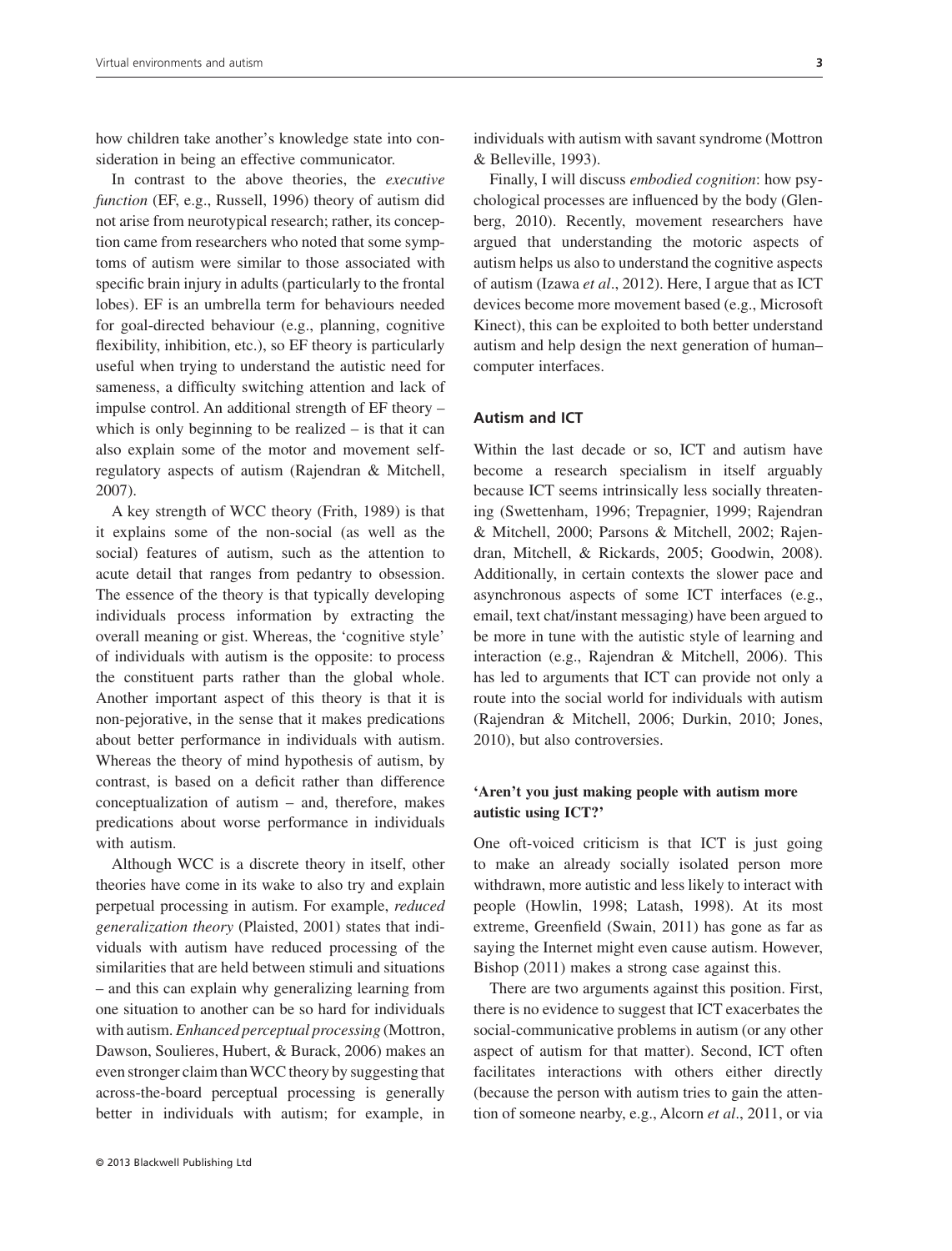the help of a teacher, e.g., Parsons, Leonard, & Mitchell, 2006), or indirectly because they are communicating with another person via ICT (either via a shared computer, e.g., Rajendran *et al*., 2005, or via a network, e.g., Rajendran & Mitchell, 2006; Parsons, Millen, Garib-Penna, & Cobb, 2011). Indeed, the importance of a facilitator, be it a parent or a teacher, cannot be understated in helping to structure ICT interactions. In short, working with ICT increases rather than reduces opportunities for communication between the child and the adult (Porayska-Pomsta *et al*., 2012).

#### **'Change the environment, not the person'**

Diametrically opposed to the 'dangers of ICT' view (e.g., Howlin, 1998; Latash, 1998) is one that advocates the benefits of ICT for individuals with autism. So, as a contrast to interventions, the crux of this argument is that ICT can be used to change the world to suit the individual with autism rather than try to change the person with autism to fit into the world. Indeed, humans have always used technology (in its broadest sense) to augment their own cognition (Clark, 2003) and I argue that individuals with autism can similarly use ICT for their own needs.

I will now describe how different psychological theories have been used to both develop VE and understand VE use in autism. I start with the theories that have been the most influential to date, and end with those I believe hold future promise.

#### **Theory of mind and the enactive mind**

After the film show, Jim Blinn, who's one of the pioneers in this field, came running up to me and said, 'John, I have to ask you a question.' And I thought, 'God, I don't know anything about these algorithms; I know he's going to ask me about the shadow algorithms or something like that.'And he asked me, 'John, was the parent lamp a mother or a father?'

The above quote is from an interview (McCracken, 1990, p. 1) of John Lasseter, founder of Pixar, about the impact of Luxo Jr. – the film Lasseter credits as the breakthrough for computer-animated films. Luxo Jr. involves a series of interactions between a small 'mischievous'lamp and a larger more 'nurturing'larger lamp. According to Lasseter, this breakthrough came about because people started to focus on the animation

rather than the technology (indeed the angle poise lamp became the icon of Pixar). In an analogous way, I argue that psychological theory should always be at the heart of development of human–computer interactions rather than the technology itself. For example, Klin *et al*.'s (2003) enactive mind theory states that from infancy the autistic mind is not attuned to the social world. For example, the gaze and gaze following patterns of individuals with autism are different from typically developing individuals and notably the eye region does not capture attention as strongly in those with autism (e.g., Klin, Jones, Schultz, Volkmar, & Cohen, 2002).

Klin (2000) began to construct his arguments from a social attribution task in which individuals with and without autism were shown Heider and Simmel's (1944) silent animation of geometric objects interacting with each other. The participants with autism tended to describe the animation in mainly geometric terms: for example, 'The big triangle went into the rectangle. There were a small triangle and a circle. The big triangle went out. The shapes bounce off each other. The small circle went inside the rectangle. The big triangle was in the box with the circle. The small triangle and the circle went around each other a few times . . .' (Klin, 2000, p. 840). Whereas the typically developing individuals searched for social meaning: 'What happened was that the larger triangle – which was like a *bigger kid* or *bully –* had *isolated* himself from everything else until *two new* kids come along and the *little one* was a bit more *shy*, *scared*, and the smaller triangle *more like stood up for himself* and *protected the little one . . .*' (Klin, 2000, p. 840. Words in italic represent social attribution, from Klin, 2000). So, in stark contrast to the autistic mind, the typically developing mind seems prepared to interpret social meaning, and arguably overextends this capacity to find social meaning even in nonliving entities (Rajendran & Mitchell, 2007) – as in Luxo Jr. However, it has only recently been investigated (in the ECHOES project, below) if, or under what conditions, individuals with autism attribute intentionality to virtual characters.

#### **Joint attention**

ECHOES (e.g., Porayska-Pomsta *et al*., 2012) was designed to provide children with and without autism with learning environments in which joint attention<sup>2</sup>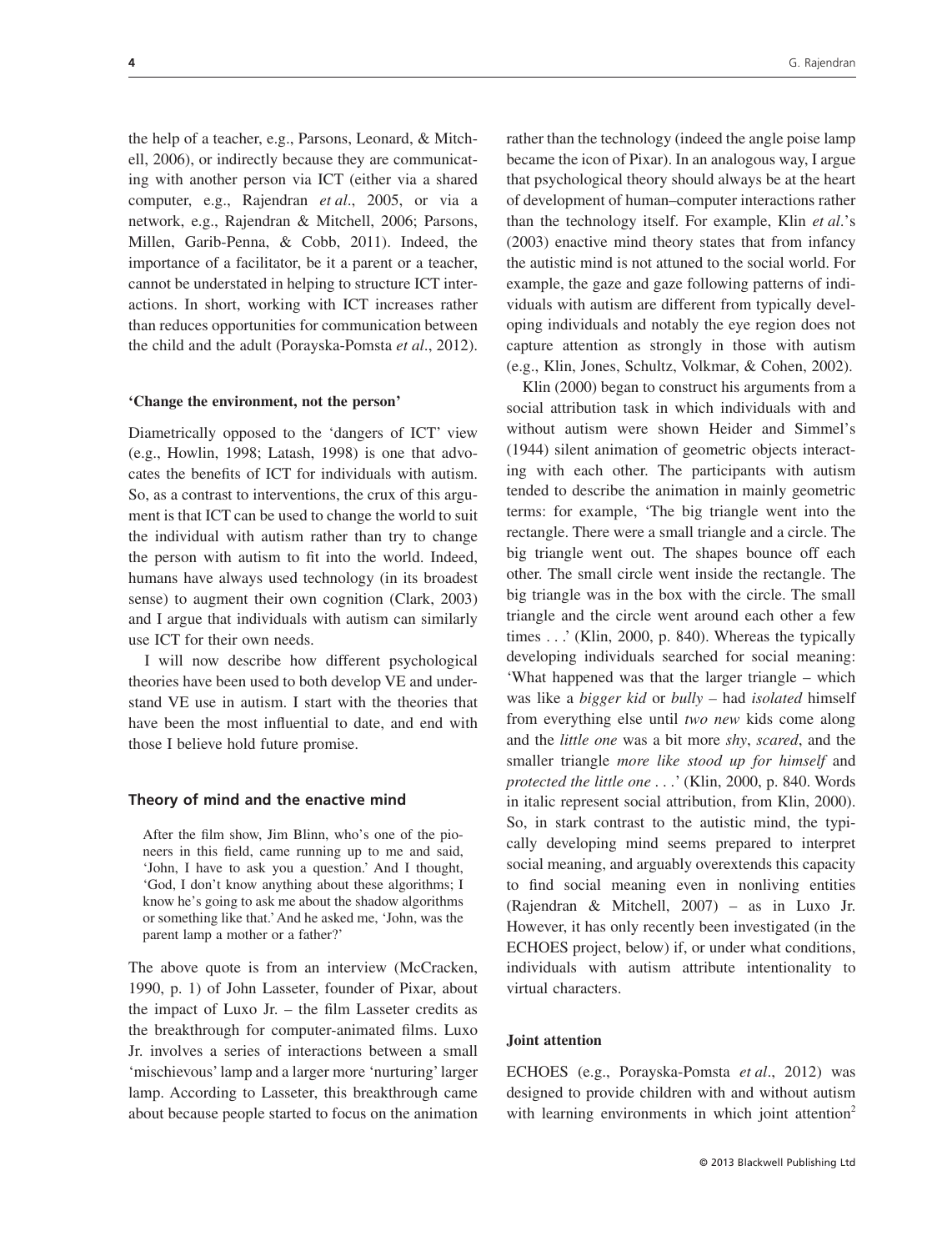could be experienced and practised with a virtual character via a large touch screen. Briefly, joint attention is the ability to coordinate attention between oneself, object(s) in the environment and another person (e.g., Farrant, Maybery, & Fletcher, 2011). A classic exemplar of joint attention is *proto-imperative pointing*, in which the individual points out something in the environment to share with another person. This ability is thought to be unique to humans (e.g., chimpanzees can 'point to want', but not 'point to show') and its importance is so great that the development of language and social cognition (i.e., theory of mind) has been argued to be its post-cursor (e.g., Tomasello, 2008).

With respect to autism, joint attention is thought to be disrupted and, hence, leads to downstream problems in development (Charman, 2003). Indeed, there is evidence that the ability to engage in joint attention predicts subsequent language development in children with autism (McDuffie, Yoder, & Stone, 2006). The premise behind ECHOES was that if children with autism have an affinity with ICT, and they could be provided with the experience of joint attention in VE, then perhaps their joint attention ability could be improved.

With this aim in mind, Alcorn *et al*.'s (2011) virtual character (Paul) asked children to help him collect flowers. In this prototype learning environment, Paul indicated which one of the three flowers in the foreground he wanted, either by gazing or pointing to the flower. In addition to these gaze indicators or gestures, Paul either first 'looked out of the screen' (as if making eye contact with the child) or made no eye contact with the child. $3$ 

Children with autism were found to be fastest<sup>4</sup> in identifying Paul's flower selection only when his gaze or point to the flower was preceded by a 'mutual gaze' (Alcorn *et al*., 2011). Although preliminary, a rich interpretation is that children with autism were treating Paul differently depending on the context, and perhaps they were fastest when responding because they perceived the 'mutual gaze' as a communicative act. However, because this was an initial study no typically developing children were included to see if they had a similar pattern of responding. Another caveat is that this was not true mutual gaze (cp. Pellicano & Macrae, 2009). However, the most up-to-date ECHOES system has the potential to monitor the participant's gaze upon the screen (via a webcam eye tracker) and so 'knows' where the child is looking (see Kim & Mundy, 2012, for a system of this type). In turn, the system could conceivably tell Paul where to find and 'look' at the participant, because it knows the participant's location from a movement sensor. With both the eye tracking and movement sensor systems functioning, a better operationalization of mutual gaze (than anything else to date) is possible (cp. Pellicano & Macrae, 2009). Further work is clearly needed to replicate and extend these findings, but the early data are promising in that children with autism responded to Paul and did not treat him as if he were a bunch of pixels; for example, some of the children greeted and said goodbye to Paul. So, some children with autism appear to go beyond the material evidence and respond in some way to the animacy of Paul. This suggests that, while mere physical movements and collisions are insufficient to evoke animacy representations in children with ASD (Klin, 2000, above), when they interact with the richer contents of VE, greater potential is illuminated.

Intriguingly, despite the dominance of tests of false belief in the developmental literature, as *the* test of theory of mind (Low & Perner, 2012), there has been little evidence of this paradigm being used as a framework for VE for individuals with autism. This may stem from both engineering and theoretical considerations. First, it might be beyond our current technology to create such complex process needed for analogues of unexpected location change or unexpected context tests. Second, when researchers have tried to formally teach children with autism to pass tests of false belief it seems that the children 'may have learned to pass the tasks rather than understanding the concepts underlying the rules' (Hadwin, BaronCohen, Howlin, & Hill, 1996, p. 359). So, theoretically, it might be more sensible to create VE for children with autism based on the developmental precursors to false belief understanding than on the task itself.

#### **Referential communication**

The key difference between collaborative virtual environments (CVEs) and most other VEs is that collaborative VEs require two participants rather than a single user. Here, the onus is on both participants to work together. As well as *conceptual* problems of understanding others' minds (theory of mind), individuals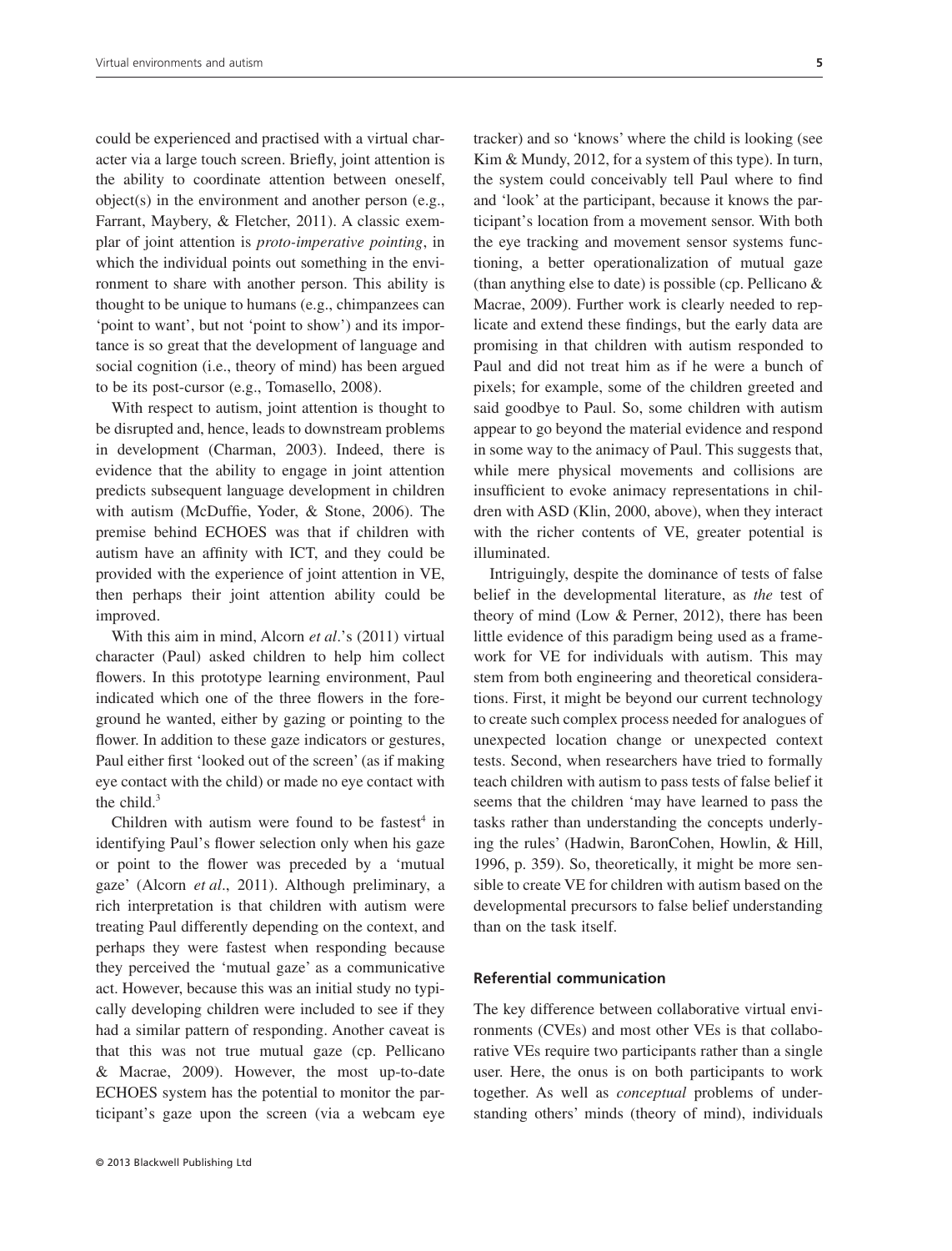with autism also have *perceptual* problems of coordinating visual perspectives (e.g., Baron-Cohen, 1989). To this end, the COSPATIAL project (e.g., Parsons *et al*., 2011) located pairs of children in different physical spaces from each other. However, the children had to collaborate with each other in a shared virtual space. So, for example, one child with autism would sit in front of computer screen depicting a 3D room. While in a separate physical room, another child with autism would be in front of a computer screen depicting the same virtual room. These children then had to work in collaboration to build a tower using coloured blocks to match a pattern. To do this, the children had to select jointly a block with the colour combination that suited both their needs; that is, they had to verbally communicate (speaking via a headset) their individual needs and negotiate with someone else for mutual benefit. Early pilot data (Garib-Penna & Parsons, 2011; Parsons *et al*., 2011) showed that although the autistic dyads found collaborating difficult, they nevertheless could succeed with help from a facilitator.

Although COSPATIAL is the first VE to have two participants with autism working together, the theoretical basis for CVEs has a long history in developmental psychology in referential communication (e.g., Piaget, 1926; Krauss & Glucksberg, 1969; Donaldson, 1978; Robinson & Whittaker, 1987) and peer collaboration (e.g., Anderson *et al*., 2000). These theories, along with visual perspective role-taking and cognitive behavioural therapy, helped inform the design of COSPA-TIAL, thereby directly targeting aspects of autism that are known to be problematic (Garib-Penna & Parsons, 2011; Parsons *et al*., 2011).

#### **Executive function**

#### **Multitasking**

Multitasking is an EF, which is itself an umbrella term for all those faculties needed to work in a motivated fashion, towards a goal that may not be reached instantly (Gillberg & Coleman, 2000). These functions include planning, cognitive flexibility, generativity, inhibition, self-monitoring, etc. (see Hill, 2004, for a review of EF in autism). Rajendran *et al*. (2011) used the virtual errands task (VET: McGeorge *et al*., 2001) to look more closely at multitasking (the ability to interleave several tasks in a limited time period) in autism. The VET is a 3D representation of a building in

which participants navigate along corridors and up and down strairwells using a mouse. Rajendran and colleagues used the VET to investigate if whereabouts task performance might break down; for example, planning, memory, etc. Using a VE allowed (1) the participant to be the actual agent who has to complete the tasks (something that is hard to control ethically and experimentally in everyday life, see Shallice & Burgess, 1991, for the pitfalls of studying multitasking in the real world); (2) performance could be recorded for later detailed coding. So, arguably the VE provided both a degree of ecological validity and opportunities for fine-grained performance evaluation. Rajendran *et al*. (2011) found that planning inflexibility, inhibition and difficulties with prospective memory (remembering to carry out intentions) may lie behind multitasking difficulties.

#### **Behavioural regulation/inhibition**

As well as investigating intentionality, a serendipitous outcome of ECHOES (Alcorn *et al*., 2011) was that the temporal arrangement of ECHOES seemed to help children regulate their behaviour. Specifically, in order to 'know' which of the three flowers Paul selected, the participant had to wait until Paul made a selection. At the beginning of experiment, some children made a flower selection without waiting for Paul's indication. However, by the end of the experiment these children had seemingly learned to wait before reacting to Paul. In parallel to this, these children needed less physical support (gentle holding of the shoulders by the teacher) and showed less stereotypical rocking (motoric EF) by the end of experiment. So, subjectively it seemed that ECHOES had the potential to help motor selfregulation (see Sayers, Oliver, Ruddick, & Wallis, 2011, for an overview of stereotypic movement in autism). However, this needs to be corroborated by comparing the children's baseline rocking in the classroom to that within ECHOES. This potential for motor self-regulation is made possible because movement is integral to ECHOES: that is, the child has to move to touch the screen, to act in space. So, arguably, ECHOES and other non-desk-based technologies intrinsically accommodate the motoric aspects of autism. Indeed, myself and others have argued that autism needs to be viewed in its totality as both a movement and social cognitive disorder (Rajendran &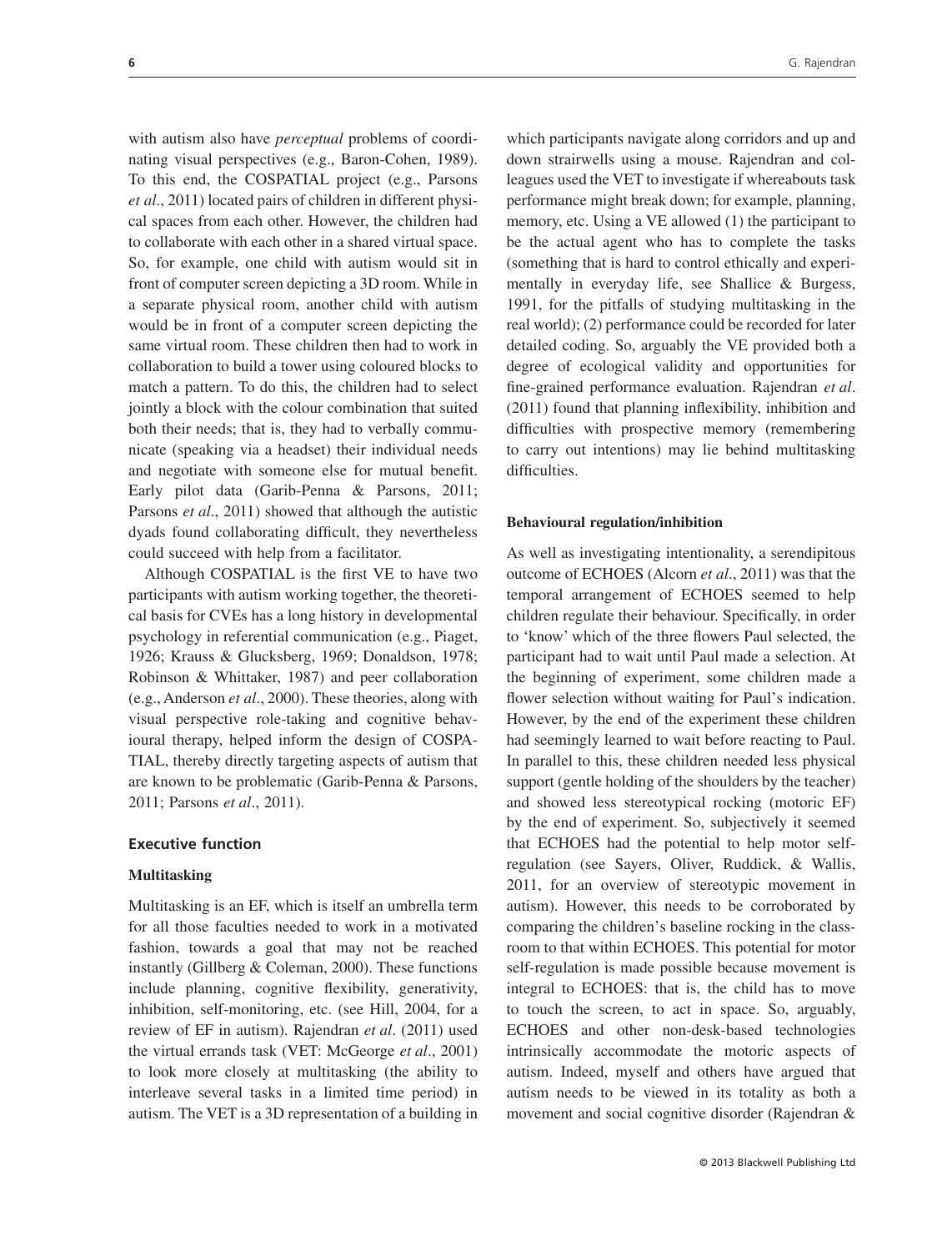Mitchell, 2007; Mostofsky & Ewen, 2011) – and movement-based VEs have the potential to accommodate this.

#### **Self-monitoring**

As well as being someone to interact with, a virtual character can also provide self-monitoring information. So, one useful intervention would be to provide feedback (self-monitoring) about where to look on someone's face because eye gaze monitoring is problematic in autism (e.g., Klin *et al*., 2003; Norbury *et al*., 2009). This would be tricky to do in real life, but relatively simple in a VE. Grynszpan *et al*. (2012) ingeniously used a remote eye tracker to monitor gaze towards a virtual character. Using the eye tracking information, Grynszpan *et al*. created a 'lens' over the character image. If one looked through the lens, the image was clear, but outside the lens the image was opaque. During the pre- and post-test stages the lens was unconstrained (so participants could use their gaze to control the lens and look anywhere they wished). However, during the intervention the lens was constrained to the virtual character's face. So, at this stage the participants could learn that the lens helps see the virtual character more clearly. This learning would only occur, however, if the participants were able to self-monitor, to have essentially a meta-awareness of their own eye gaze control. Intriguingly, despite the intervention, the ASD group showed a lack of awareness of being able to control the lens. Despite this initial null finding, the authors suggest that their paradigm hold promise for helping with improving self-monitoring skills in ASD.

#### **WCC theory**

#### **Reduced generalization**

No VE for individuals with autism has been yet designed using WCC theory as its principle guiding framework. However, one of the theories that came in its wake – reduced generalization theory (Plaisted, 2001) – offers insight into issues of transferring learning from a VE to the real world. This vexed issue of generalizing learning is arguably the 'holy grail' for any autism intervention because it has proved notoriously difficult to illicit and detect behaviour change from one context to another (Spence & Thurm, 2010). For example, from a learning environment to the real world, from the classroom to the home, etc., this difficulty is exacerbated by the plethora of unsubstantiated interventions (Dingfelder & Mandell, 2011) and the desperation of parents in seeking treatments for their

children (Sharpe & Lee Baker, 2007).

Even when studies are well resourced and well specified, detecting change in such a heterogeneous condition as autism is difficult. For example (in a non-VE study), using large-scale randomized control trials, and targeting specific behaviours (i.e., joint attention), Green *et al*. (2010) changed behaviours at the *proximal level* by increasing parental interactions with their child, but this did not influence the more *distal level* of reducing autism symptoms. Green *et al*. argue that this difficulty in generalization is due to the attenuation of the effect of the intervention. So, the intervention becomes less effective (see Rao, Beidel, & Murray, 2008, for the effectiveness versus efficacy distinction) as you move from the actual point of intervention to more 'downstream' measures.

With the development of VE, researchers were quick to argue for the benefits of using VEs for generalizing learning from the VE to everyday life for individuals with autism (Goodwin, 2008; see Parsons & Cobb, 2011, for a recent review; Trepagnier, 1999; Parsons & Mitchell, 2002). The AS Interactive Project (e.g., Parsons *et al*., 2006) was a pioneering study which provided individuals with autism social skills training in queuing (how typically British) and finding a seat on a bus or in a café. Such skills may require some level of social judgment for typically developing people, but should not prove overly difficult. For individuals with autism, however, the subtleties of unwritten rules and social etiquette can be extremely anxiety provoking and debilitating. So, a VE offers a chance to practise such social skills within a managed situation. Additionally, guidance and explanations can be provided by a facilitator, and the tasks can be practised repeatedly, without fear of making a mistake or being rebuked. Additionally, the level of complexity (more people, more noise, etc.) can also be adjusted – and, so, when ready the individual can try out these skills in the real world. Although Mitchell, Parsons, and Leonard (2007) did not go as far testing learning in everyday life, they did find that behaviour learned in the VE did generalize to making judgments about where one would sit in a photograph of a bus.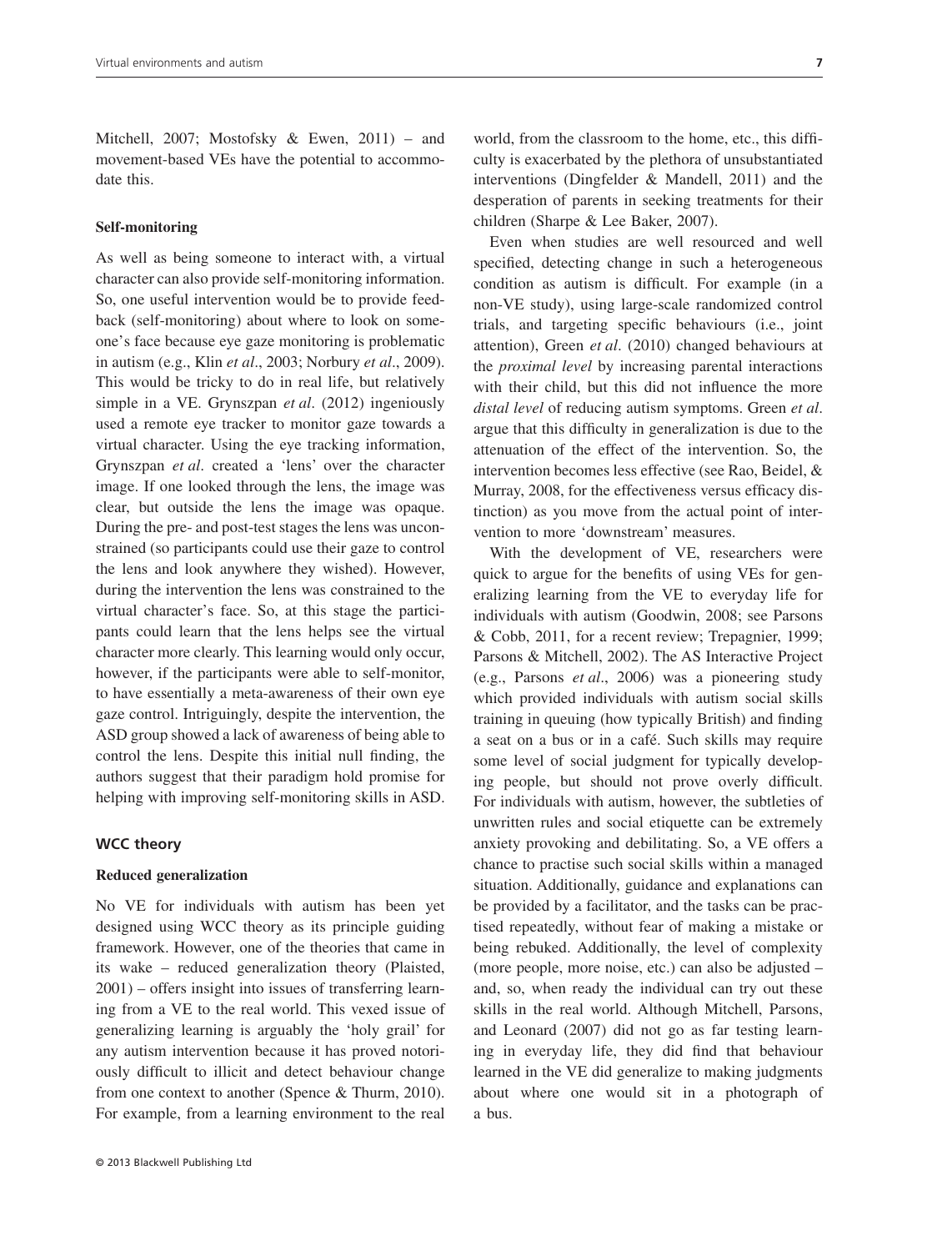I argue here that VE can be exploited to test a theoretically based (but as yet empirically untested) way to more easily generalize behaviour from the virtual learning environment to the real world. Plaisted's (2001) reduced generalization theory not only offers an explanation as to why generalizing learning is so difficult for individuals with autism, but also a potential solution. As an alternative to WCC theory (Frith, 1989), Plaisted argues that perceptual processing in autism can be explained as reduced processing of the similarities that are held between stimuli and situations. That is, individuals with autism have narrower concepts and sharper and more clearly delineated perceptual boundaries. So, a typically developing child who learns something in the classroom should theoretically have no problem in generalizing this to his home (because he easily processes the similarities between the classroom and home). In contrast, a child with autism may find this more difficult because his processing style only allows for generalization to take place in a more perceptually gradual and graded way; for example, by making the classroom more home-like and the home more classroom-like. VE seems ideally suited to this task because the transition from one environment to another can be directly controlled. That is, by gradually changing the learning environment (Parsons & Mitchell, 2002) to make it as perceptually similar as possible to the new environment. So, to facilitate generalization, practitioners could alter the learning environment by progressing through series of intermediary 'graded' stages, by changing colours, textures, luminance, etc.

#### **Enhanced perceptual processing**

Where does reality lie? In the greatest enchantment you have ever experienced. (Hugo von Hofmannsthal, as cited in Curry, 2012, p. 76)

As a more radical variant of WCC theory, Mottron and colleagues argue that perception in autism is not only different, but is also superior (enhanced perceptual processing, Mottron *et al*., 2006). Any such qualitative difference between people with and without autism seems likely to be starker if one's senses become totally immersed. For example, in an immersive virtual reality (IVR), the individual wears device(s) that give the wearer the sense of being in another reality (see Slater, 2009, for a review of IVR). Indeed, Slater

(2009) argues that the best IVR systems provide visual, auditory and haptic input. In contrast, a VE is 3D representation on a two-dimensional display and – according to Slater – does not have the same sense of place of plausibility illusion (of really being there) of IVRs. Most autism research to date has been with VEs, but a few have investigated IVRs. Wallace *et al*. (2010) were the first to investigate how children with autism perceived an IVR relative to typically developing children. Immersing the children in a residential street, a school playground or school corridor allowed the researchers to record the children's perceptual and social responses. Wallace *et al*. found that, although the children were passive observers, they showed similar levels of place of plausibility illusion (of really being there) as the typically developing comparison in children. More recently, Mundy and colleagues have used IVR to look at social attention (Jarrold *et al*., 2011). For example, Jarrold *et al*. (2011) investigated children's scanning patterns when they were immersed in a virtual classroom and found that children with autism showed less attention to virtual peers furthest from the central character than IQ-matched controls. Jarrold *et al*. also found that attention to an array of virtual peers distinguished the autism group from the control group more powerfully than attention to non-social objects (with the autism group showing decreased attention to the virtual peers). Interestingly, attention to both social and non-social virtual characters/objects was associated with academic achievement, above and beyond variance associated with IQ in the autism sample (P.C. Mundy, personal communication, August 1, 2012).

Future research questions, in this area, might be to investigate if the perceived levels of immersion in IVRs interact with the perceptual superiority (Mottron *et al*., 2006) that individuals with autism might have. Additionally, IVR arguably holds still greater promise because it has both sensory motor and social cognition qualities (e.g., through interacting with virtual characters) – both of which are affected in autism (Rajendran & Mitchell, 2007; Sayers, Oliver, Ruddick, & Wallis, 2011; Wallace *et al*., 2010).

The question of reality is, however, not only just about the physical environment, but also about the nature of the virtual people populating that environment. This, too, is open for insight via studies with individuals with autism. We already know that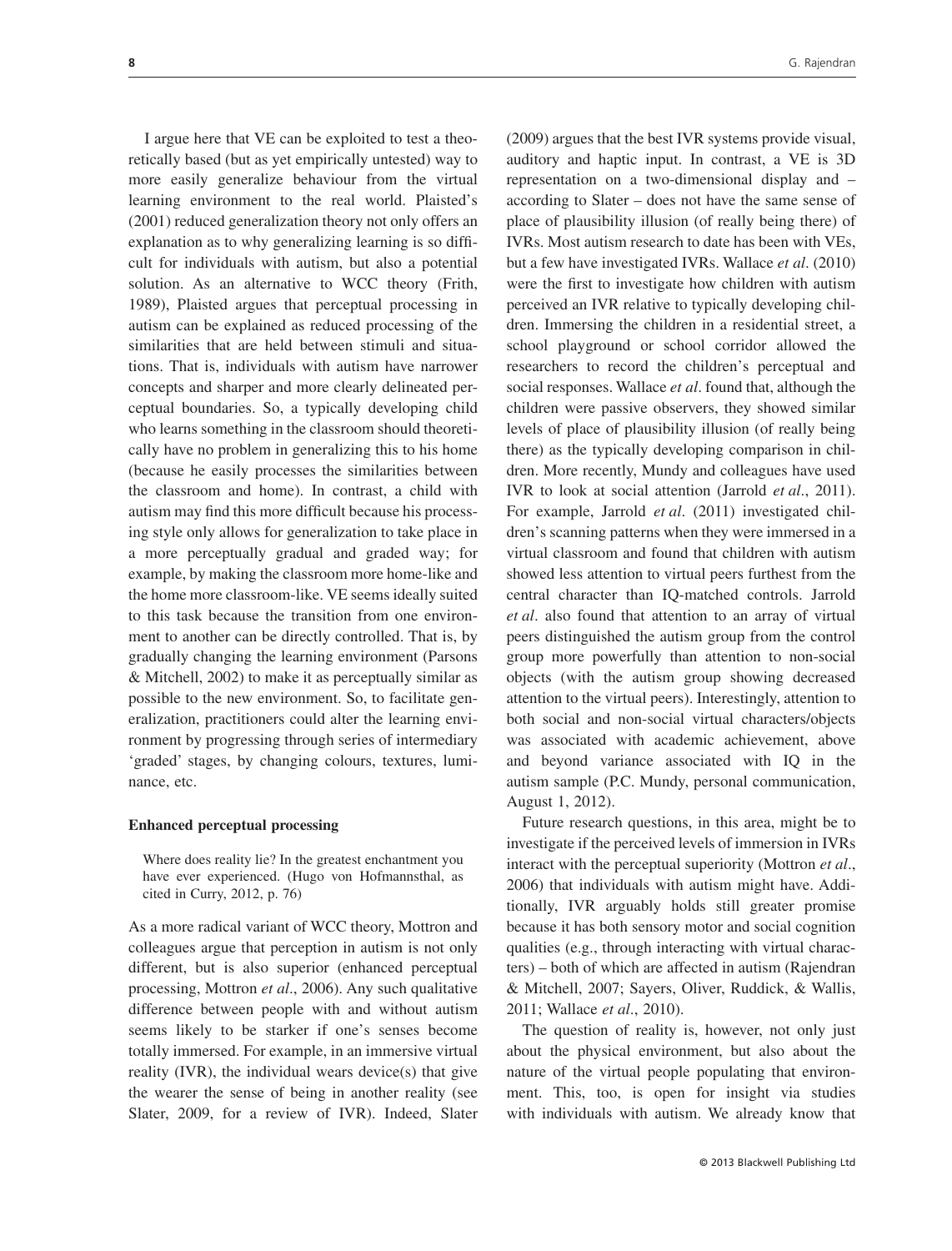individuals with autism are less susceptible to prior (top-down) knowledge interfering with their object visual perception than typically developing individuals (Ropar & Mitchell, 2002). What we do not know is if there is a point at which they might baulk at virtual characters for being 'too human'.

The *uncanny valley* phenomenon (Mori, 1970) occurs when people show a disdain for representations of humans that are too close to human form for comfort (see also Parsons, 2007; Gray & Wegner, 2012; Pollick, 2010). So, people generally have no aversion to robots and other human analogues provided they are not too human. As they become perceptually more human, however, a point is reached (the uncanny valley) when these creations are no longer accepted. To date, the virtual humans in autism research have rendered virtual characters from stylized cartoon forms (e.g., Porayska-Pomsta *et al*., 2012) to more human-like representations (e.g., Ehrlich & Miller, 2009; Cheng & Ye, 2010; Wallace *et al*., 2010). The style in which to depict virtual humans can be a question of resources as much as of design. However, active decisions have also been made in not trying for too much human realism (e.g., Porayska-Pomsta *et al*., 2012). Arguably, if the content is right, then striving for realism may not be as important as other factors. In fact, it would be interesting to investigate whether individuals with autism prefer virtual humans who are more or less realistic. However, this question might be moot provided the participant imbues the character with mental life – that is, has prior (top-down) expectations of the character's behaviour (Alcorn *et al*., 2011; Porayska-Pomsta *et al*., 2012).

Pollick (2010) states that the uncanny valley is ready for renewed investigation. He argues that this phenomenon might result from issues of physical perception, biological motion perception and/or social cognition. Autism is affected in all these areas and so autism research into this phenomenon would be insightful into the boundaries of what humans in general perceive as being 'real' or not.

#### **Embodied cognition**

An increasingly important question in psychology is how the body shapes the mind (e.g., Clark, 1999; Wilson, 2002; Borghi & Cimatti, 2010), that is, embodied cognition. The Cartesian view of the separateness of mind and body has been a dichotomy that has arguably held back our understanding (Glenberg, 2006). Nowhere is this seen more starkly than in autism, which is either conceived as a movement disorder (Mostofsky & Ewen, 2011) or a social–emotion disorder, rather than in its entirety (Rajendran & Mitchell, 2007; Mostofsky & Ewen, 2011). Specifically, the movement aspects (e.g., Sayers *et al*., 2011) seem divorced from the emotion and cognitive aspects (Rajendran & Mitchell, 2007), when in fact they should arguably be considered in a more unified way. Imitation researchers have, however, been trying to link these aspects of development (see Rogers & Williams, 2006, for a review of the imitation research field). This is because imitation requires both representational aspects (i.e., relating self to other for copying another's actions) and motoric aspects (i.e., actually executing a movement that one wishes to copy) (Stieglitz Ham *et al*., 2011). For example, we can use gesture imitation to find out exactly at what point the individual has an imitative problem. So, if someone with autism fails to imitate a gesture, we can now pinpoint whether it is because he cannot adequately represent that gesture in his mind, or because he fails to execute the gesture movement (e.g., Stieglitz Ham *et al*., 2011).

In tandem with research into imitation in autism, there has been a recent resurgence in the study of embodied cognition (Goldman & de Vignemont, 2009; Porayska-Pomsta, Bernardini, & Rajendran, 2009; Borghi & Cimatti, 2010; Glenberg, 2010). For example, Tversky and Hard (2009) found that when typically neurotypical adults saw a photograph of a person reaching for an object it helped improve their own perspective taking of the scene (indeed the mere presence of the person helped when compared with a photo with no one present). Additionally, Cook and Tanenhaus (2009) found that a speaker's hand gestures (but not his/her speech) encoded information about solving a planning task (Tower of Hanoi) to a listener. There are also examples in the developmental literature: for instance, babies who crawled through a space found hidden objects more than babies who were carried (Benson & Uzgiris, 1985). In another study, children who walked through an imagined space were better able to state the locations of objects in the real space than are those who sat still while imaging the space (Rieser, Garing, & Young, 1994; for reviews, see Glenberg, 2010 and Lillard, 2007, Chapter 2).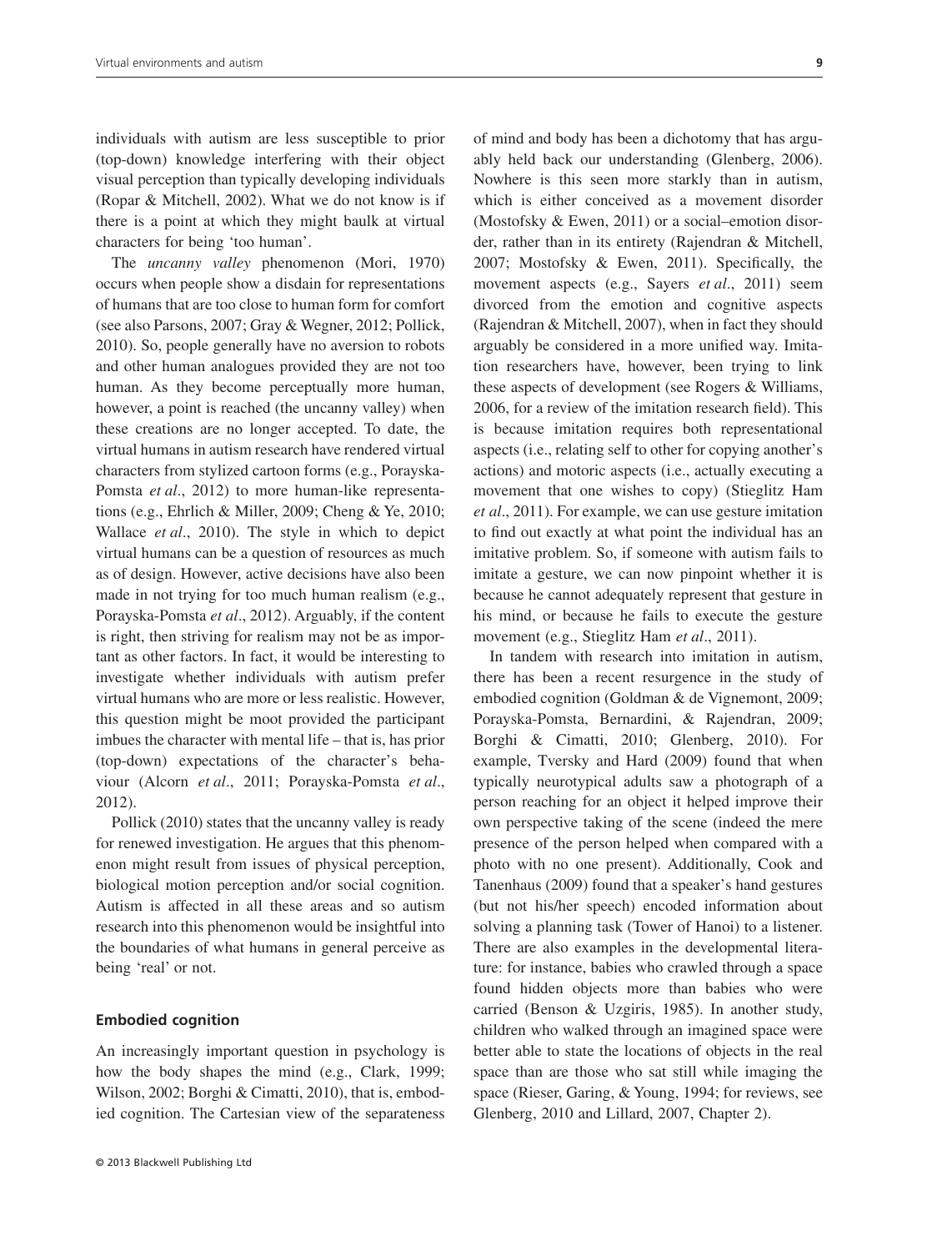So, both the fields of imitation and embodied cognition allude to the importance of being able to move in space for cognitive development. This was taken into consideration in the design of systems such as ECHOES (e.g., Porayska-Pomsta *et al*., 2012) in which the child has to move to interact with the virtual character (as opposed to sitting with a console in hand). The capacity to move may be highly functional for individuals with autism. Indeed, the stereotypic movement of some children with autism may help regulate their levels of arousal (McDonnell, 2010). Hence, the children who regulated their own stereotypic rocking (see above) took advantage of this aspect of ECHOES. Additionally, the relation between movement and cognition might be more readily studied in such VE systems – because these systems not only provide the opportunity for the child to move, but also can measure the movement non-invasively.

#### **Concluding thoughts**

Each of the theories I have discussed has something to offer VE research and autism. They can provide a framework, insight, direction and inspiration – and arguably, without them, the technologies might not fulfil their full potential. This is because each theory provides a different a perspective on human psychology. So, VE research in autism includes some of the most quintessential aspects of the human experience: from understanding others' intentions (theory of mind) to managing everyday tasks like shopping (multitasking). Part of being human is also how we have always used technology to augment our own minds, and this area of research also provides insight on this process.

Psychological theory often has relevance to central research questions, thereby potentially informing the initial design stage, through evaluation and back again to theory. This process is naturally iterative and one that I believe will enhance our understanding of autism. However, the pay-offs are potentially greater still. This is because autism can be considered a disorder of social cognition, of cognition, of emotion, of perception and of movement, and as such, it provides a unique window onto human–computer interaction. This 'finessing' of the human condition helps illuminate these different aspects of human–computer interaction – and through careful study we can create better technologies for everyone.

Despite its importance, theory is only one of many other considerations that will guide the development of technologies; others include educational objectives, user-centred design processes, usability, affordances of the technology, and so forth. These considerations all stem from the fundamental aims of the research – which can range from interventions (e.g., teaching social skills) to basic research (e.g., investigating the process of multitasking). So, theory is just one aspect in the development and evaluation process of VE for individuals with autism – and crucially the point at which theory is enacted will very much depend on these initial research aims.

Finally, as we enter an era in which games consoles and keyboards are being replaced by our own movements, the interface is likely to change (perhaps to include interactions with virtual humans) – and our minds will evolve as they have arguably always done. This brave new world also has the potential to be a more accepting one, by including previous excluded members of society – like individuals with autism. The fundamental premise of the discipline of *human factors and ergonomics* – in the design process – is to fit the system to the person, not the other way around (Grandjean, 1980). So, we might consider using technology in analogous way to change the environment and not the person.

#### **Acknowledgements**

I would like to thank Katherine Myant, Kevin Durkin and the two reviewers for their help and invaluable comments in developing this paper. I also thank Neil Hendry for helping with the literature review and with editing.

#### **Notes**

<sup>1</sup>See Gernsbacher, Sauer, Geye, Schweigert, and Goldsmith (2008) for why autistic is a respectful term.

<sup>3</sup>Previous work has shown that typically developing 1-year-olds know that when an adult makes direct eye contact, this is perceived by the child as a communicative act (Behne, Carpenter, & Tomasello, 2005).

4 Accuracy was equally high in all conditions.

#### **References**

Alcorn, A., Pain, H., Rajendran, G., Smith, T., Lemon, O., Porayska-Pomsta, K., . . . Bernardini, S. (2011). Social

<sup>2</sup> See Mundy and Newell (2007) for a comprehensive description of joint attention.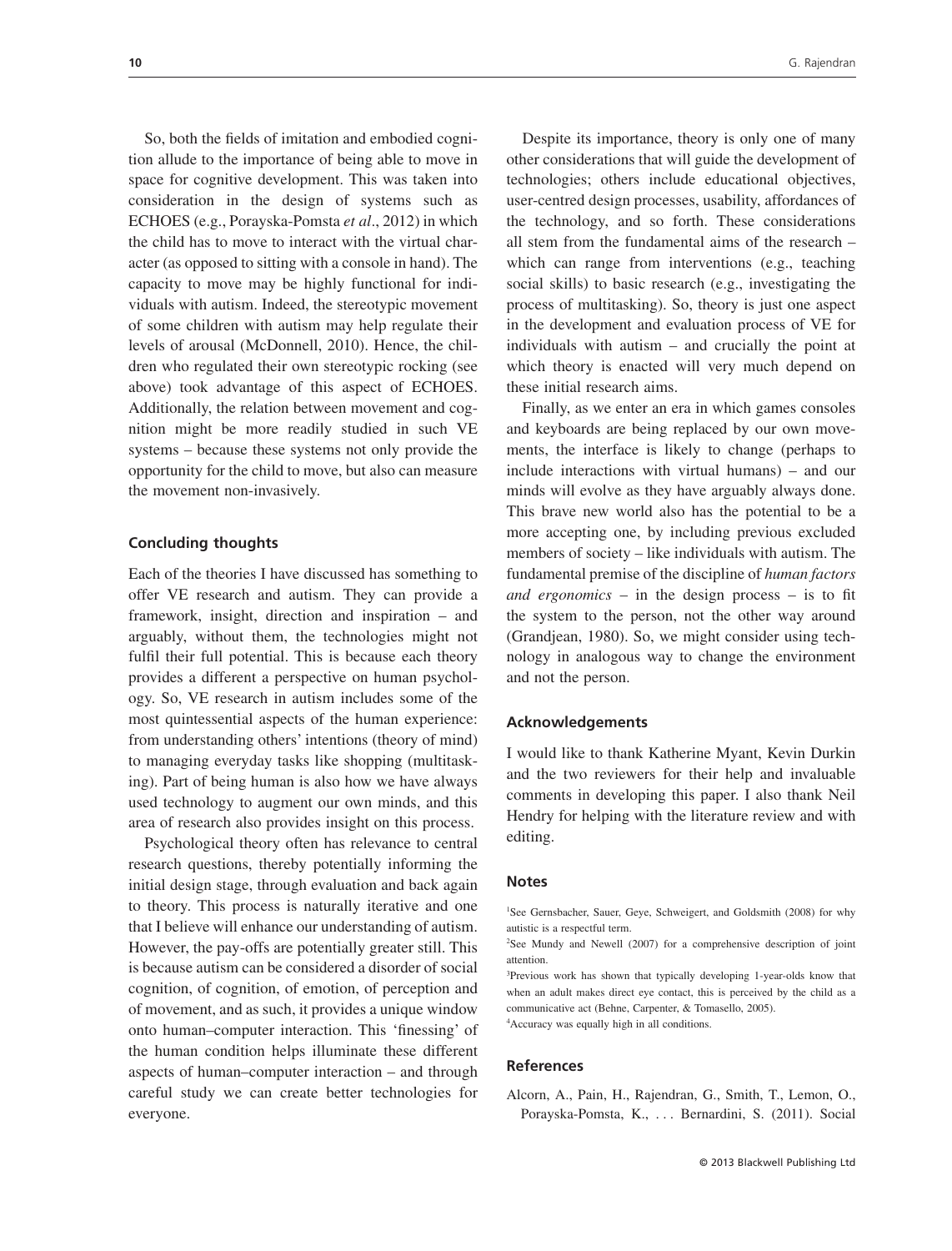communication between virtual characters and children with autism. *Lecture Notes in Computer Science*, *6738*, 7–14. doi:10.1007/978-3-642-21869-9\_4

- Anderson, A., Cheyne, W., Foot, H., Howe, C., Low, J., & Tolmie, A. (2000). Computer support for peer-based methodology tutorials. *Journal of Computer Assisted Learning*, *16*(1), 41–53. doi:10.1046/j.1365-2729.2000.00114.x
- APA. (2000). *Diagnostic and statistical manual of mental disorders* (4th text revised ed.). Washington, DC: Author.
- Baron-Cohen, S. (1989). Perceptual role-taking and protodeclarative pointing in autism. *British Journal of Developmental Psychology*, *7*, 113–127.
- Behne, T., Carpenter, M., & Tomasello, M. (2005). One-yearolds comprehend the communicative intentions behind gestures in a hiding game. *Developmental Science*, *8*, 492– 499.
- Benson, J. B., & Uzgiris, I. C. (1985). Effect of self-initiated locomotion on infant search activity. *Developmental Psychology*, *21*, 923–931. doi:10.1037/0012-1649.21.6.923
- Bishop, D. V. M. (2011). *An open letter to Baroness Susan Greenfield* 12:34. Retrieved from http:// deevybee.blogspot.co.uk/2011/08/open-letter-to-baronesssusan.html
- Borghi, A. M., & Cimatti, F. (2010). Embodied cognition and beyond: Acting and sensing the body. *Neuropsychologia*, *48*, 763–773. doi:10.1016/j.neuropsychologia.2009.10. 029
- Charman, T. (2003). Why is joint attention a pivotal skill in autism? *Philosophical Transactions of the Royal Society of London. Series B, Biological Sciences*, *358*(1430), 315– 324.
- Cheng, Y., & Ye, J. (2010). Exploring the social competence of students with autism spectrum conditions in a collaborative virtual learning environment – The pilot study. *Computers and Education*, *54*, 1068–1077. doi:10.1016/ j.compedu.2009.10.011
- Cicchetti, D. (1984). The emergence of developmental psychopathology. *Child Development*, *55*(1), 1– 7.
- Clark, A. (1999). An embodied cognitive science? *Trends in Cognitive Sciences*, *3*, 345–351. doi:10.1016/s1364- 6613(99)01361-3
- Clark, A. (2003). *Natural-born cyborgs: Minds, technologies, and the future of human intelligence*. New York, NY: Oxford University Press.
- Cook, S. W., & Tanenhaus, M. K. (2009). Embodied communication: Speakers' gestures affect listeners' actions. *Cognition*, *113*, 98–104. doi:10.1016/j.cognition.2009. 06.006
- Curry, P. (2012). Enchantment and modernity. *PAN: Philosophy, Activism, Nature*, (12), 76–89.
- Dingfelder, H. E., & Mandell, D. S. (2011). Bridging the research-to-practice gap in autism intervention: An application of diffusion of innovation theory. *Journal of Autism and Developmental Disorders*, *41*, 597–609. doi:10.1007/ s10803-010-1081-0
- Donaldson, M. (1978). *Children's minds*. London, England: Fontana Press.
- Durkin, K. (2010). Videogames and young people with developmental disorders. *Review of General Psychology*, *14*, 122–140. doi:10.1037/a0019438
- Ehrlich, J. A., & Miller, J. R. (2009). A virtual environment for teaching social skills: AViSSS. *IEEE Computer Graphics and Applications*, *29*(4), 10–16.
- Farrant, B. M., Maybery, M. T., & Fletcher, J. (2011). Socioemotional engagement, joint attention, imitation, and conversation skill: Analysis in typical development and specific language impairment. *First Language*, *31*(1), 23–46.
- Frith, U. (1989). *Autism: Explaining the enigma*. Oxford, England: Blackwell.
- Garib-Penna, S., & Parsons, S. (2011). *Collaboration and perspective-taking in collaborative virtual environments by young people with autism spectrum conditions: A pilot study*. Paper presented at the International Meeting for Autism Research, San Diego, CA.
- Gernsbacher, M. A., Sauer, E. A., Geye, H. M., Schweigert, E. K., & Goldsmith, H. H. (2008). Infant and toddler oraland manual-motor skills predict later speech fluency in autism. *Journal of Child Psychology and Psychiatry, and Allied Disciplines*, *49*, 43–50. doi:10.1111/j.1469- 7610.2007.01820.x. ISSN 0021-9630.
- Gillberg, C., & Coleman, M. (2000). *The biology of the autistic syndromes* (3rd ed.). London, England: Mac Keith.
- Glenberg, A. M. (2006). Naturalizing cognition: The integration of cognitive science and biology. *Current Biology*, *16*, R802–R804. doi:10.1016/j.cub.2006.08.044
- Glenberg, A. M. (2010). Embodiment as a unifying perspective for psychology. *Wiley Interdisciplinary Reviews: Cognitive Science*, *1*, 586–596. doi:10.1002/wcs.55
- Goldman, A., & de Vignemont, F. (2009). Is social cognition embodied? *Trends in Cognitive Sciences*, *13*(4), 154–159. doi:10.1016/j.tics.2009.01.007
- Goodwin, M. S. (2008). Enhancing and accelerating the pace of autism research and treatment the promise of developing innovative technology. *Focus on Autism and Other Developmental Disabilities*, *23*, 125–128. doi:10.1177/ 1088357608316678
- Grandjean, E. (1980). *Fitting the task to the man: An ergonomic approach*. London: Taylor & Francis Ltd.
- Gray, K., & Wegner, D. M. (2012). Feeling robots and human zombies: Mind perception and the uncanny valley.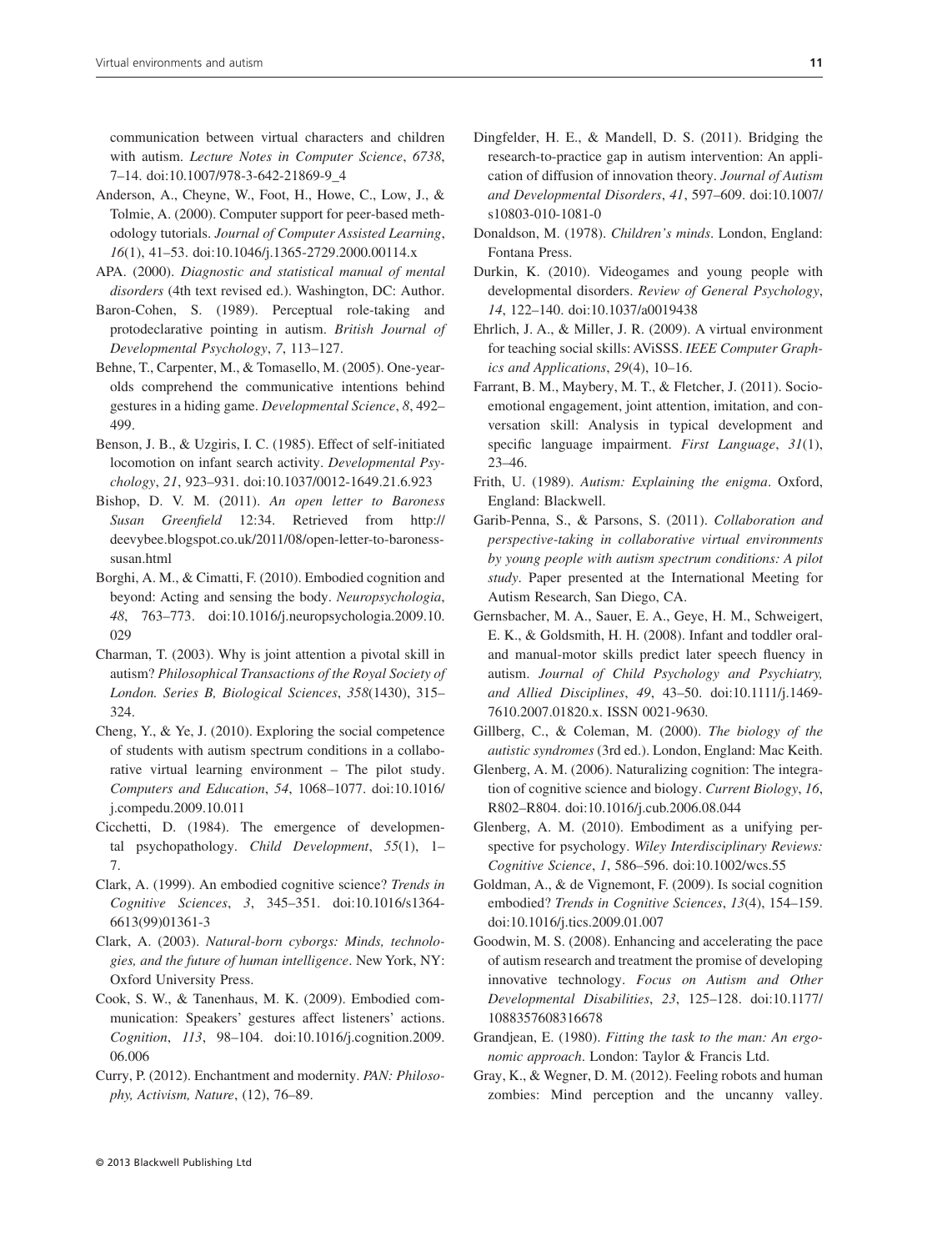*Cognition*, *125*, 125–130. doi:10.1016/j.cognition.2012. 06.007

- Green, J., Charman, T., McConachie, H., Aldred, C., Slonims, V., Howlin, P., . . . Consortium, P. (2010). Parentmediated communication-focused treatment in children with autism (PACT): A randomised controlled trial. *Lancet*, *375*(9732), 2152–2160. doi:10.1016/s0140- 6736(10)60587-9
- Grynszpan, O., Nadel, J., Martin, J.-C., Simonin, J., Bailleul, P., Wang, Y., . . . Constant, J. (2012). Self-monitoring of gaze in high functioning autism. *Journal of Autism and Developmental Disorders*, *42*, 1642–1650.
- Hadwin, J., BaronCohen, S., Howlin, P., & Hill, K. (1996). Can we teach children with autism to understand emotions, belief, or pretence? *Development and Psychopathology*, *8*, 345–365.
- Happé, F., Ronald, A., & Plomin, R. (2006). Time to give up on a single explanation for autism. *Nature Neuroscience*, *9*, 1218–1220.
- Heider, F., & Simmel, M. (1944). An experimental study of apparent behavior. *The American Journal of Psychology*, *57*, 243–259.
- Hill, E. L. (2004). Evaluating the theory of executive dysfunction in autism. *Developmental Review*, *24*, 189–233.
- Howlin, P. (1998). Practitioner review: Psychological and educational treatments for autism. *Journal of Child Psychology and Psychiatry, and Allied Disciplines*, *39*, 307– 322. doi:10.1111/1469-7610.00327
- Izawa, J., Pekny, S. E., Marko, M. K., Haswell, C. C., Shadmehr, R., & Mostofsky, S. H. (2012). Motor learning relies on integrated sensory inputs in ADHD, but over-selectively on proprioception in autism spectrum conditions. *Autism Research*, *5*(2), 124–136. doi:10.1002/aur.1222
- Jarrold, W., Gwaltney, M., Hatt, N., McIntyre, N., Kim, W., Solomon, M., . . . Mundy, P. (2011). *A virtual reality study of complex social-attention in autism.* Paper presented at the International Meeting For Autism Research, San Diego, CA.
- Jones, A. (2010). Affective issues in learning technologies: Emotional responses to technology and technology's role in supporting socio-emotional skills. *Journal of Interactive Media in Education*, 1–22.
- Kim, K., & Mundy, P. (2012). Joint attention, socialcognition, and recognition memory in adults. *Frontiers in Human Neuroscience*, *6*, 1–11. doi:10.3389/fnhum.2012. 00172
- Klin, A. (2000). Attributing social meaning to ambiguous visual stimuli in higher-functioning autism and Asperger syndrome: The social attribution task. *Journal of Child Psychology and Psychiatry, and Allied Disciplines*, *41*, 831–846.
- Klin, A., Jones, W., Schultz, R., & Volkmar, F. (2003). The enactive mind, or from actions to cognition: Lessons from autism. *Philosophical Transactions of the Royal Society of London. Series B, Biological Sciences*, *358*(1430), 345– 360.
- Klin, A., Jones, W., Schultz, R., Volkmar, F., & Cohen, D. (2002). Defining and quantifying the social phenotype in autism. *The American Journal of Psychiatry*, *159*, 895– 908.
- Krauss, R. M., & Glucksberg, S. (1969). The development of communication: Competence as a function of age. *Child Development*, *40*, 255–266.
- Latash, M. L. (1998). Virtual reality: A fascinating tool for motor rehabilitation (to be used with caution). *Disability and Rehabilitation*, *20*(3), 104–105.
- Lillard, A. S. (2007). *Montessori: The science behind the genius*. New York, NY: Oxford University Press.
- Lord, C., & Jones, R. M. (2012). Annual research review: Re-thinking the classification of autism spectrum disorders. *Journal of Child Psychology and Psychiatry, and Allied Disciplines*, *53*, 490–509. doi:10.1111/j.1469- 7610.2012.02547.x
- Low, J., & Perner, J. (2012). Implicit and explicit theory of mind: State of the art. *British Journal of Developmental Psychology*, *30*(1), 1–13. doi:10.1111/j.2044-835X.2011. 02074.x
- McCracken, H. (1990). Luxo Sr. An Interview with John Lasseter. *Animato*.
- McDonnell, A. A. (2010). *Managing aggressive behaviour in care settings: Understanding and applying low arousal approaches*. Chichester: Wiley-Blackwell.
- McDuffie, A., Yoder, P., & Stone, W. (2006). Fast-mapping in young children with autism spectrum disorders. *First Language*, *26*, 421–438.
- McGeorge, P., Phillips, L. H., Crawford, J. R., Garden, S. E., Della Sala, S., Milne, A. B., . . . Callender, J. S. (2001). Using virtual environments in the assessment of executive dysfunction. *Presence: Teleoperators and Virtual Environments*, *10*, 375–383.
- Mitchell, P., Parsons, S., & Leonard, A. (2007). Using virtual environments for teaching social understanding to 6 adolescents with autistic spectrum disorders. *Journal of Autism and Developmental Disorders*, *37*, 589–600.
- Mori, M. (1970). The uncanny valley. *Energy*, *7*(4), 33– 35.
- Mostofsky, S. H., & Ewen, J. B. (2011). Altered connectivity and action model formation in autism is autism. *Neuroscientist*, *17*, 437–448. doi:10.1177/1073858410392381
- Mottron, L., & Belleville, S. (1993). A study of perceptual analysis in a high-level autistic subject with exceptional graphic abilities. *Brain and Cognition*, *23*, 279–309.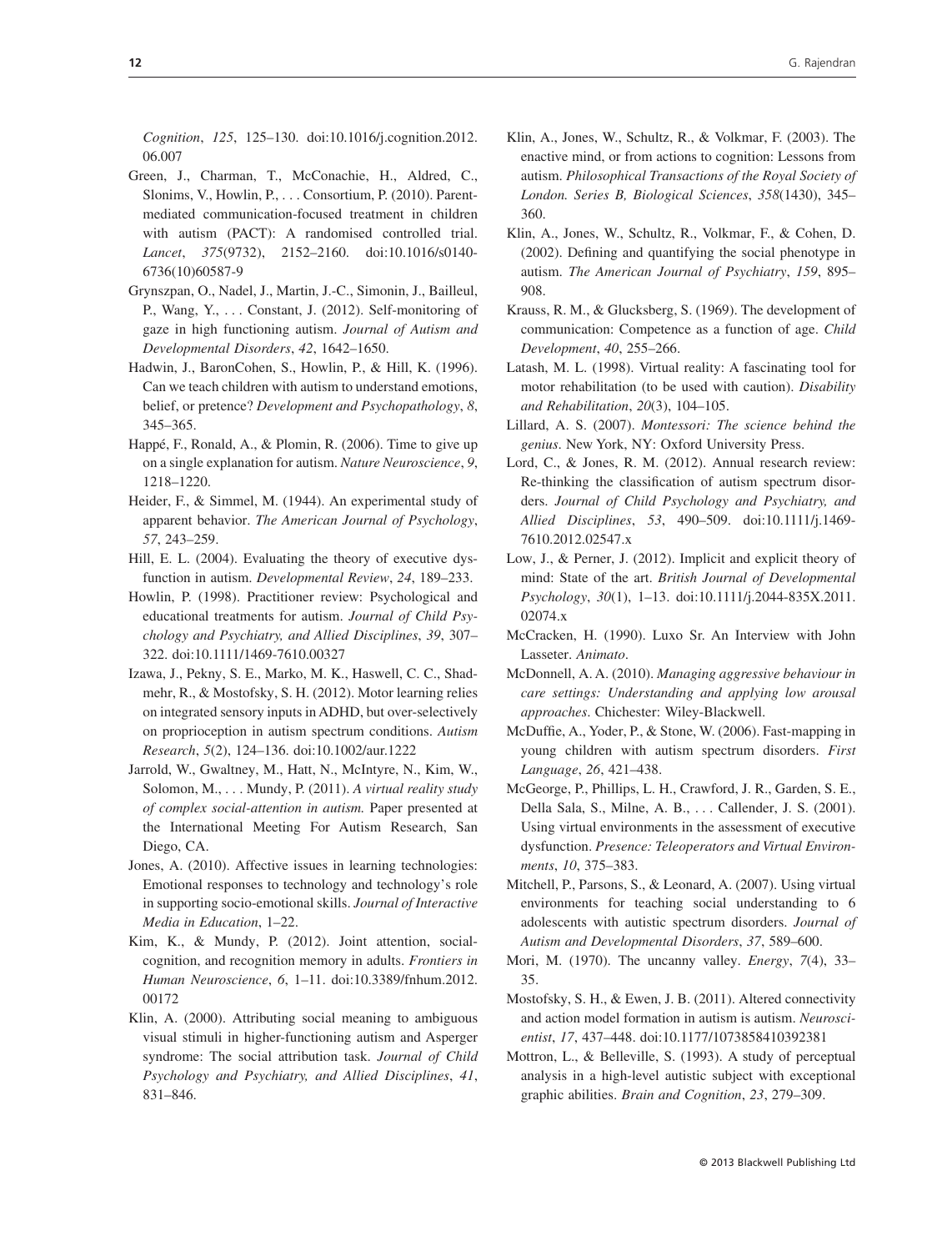- Mottron, L., Dawson, M., Soulieres, I., Hubert, B., & Burack, J. (2006). Enhanced perceptual functioning in autism: An update, and eight principles of autistic perception. *Journal Of Autism and Developmental Disorders*, *36*(1), 27–43.
- Mundy, P., & Newell, L. (2007). Attention, joint attention, and social cognition. *Current Directions in Psychological Science*, *16*, 269–274. doi:10.1111/j.1467-8721.2007. 00518.x
- Norbury, C. F., Brock, J., Cragg, L., Einav, S., Griffiths, H., & Nation, K. (2009). Eye-movement patterns are associated with communicative competence in autistic spectrum disorders. *Journal of Child Psychology and Psychiatry, and Allied Disciplines*, *50*, 834–842. doi:10.1111/j.1469- 7610.2009.02073.x
- Parsons, S. (2007). Virtual environments for social skills intervention: Current findings and future challenges. In D. García-Villamisar (Ed.), *El autismo en personas adultas. Nuevas perspectivas de futuro* (pp. 47–63). Madrid: Edit Real Patronato sobre Discapacidad. Ministerio de Trabajo y Asuntos Sociales. Gobierno de España. Depósito legal: M-35365-2007.
- Parsons, S., & Cobb, S. (2011). State-of-the-art of virtual reality technologies for children on the autism spectrum. *European Journal of Special Needs Education*, *26*, 355– 366.
- Parsons, S., Leonard, A., & Mitchell, P. (2006). Virtual environments for social skills training: Comments from two adolescents with autistic spectrum disorder. *Computers and Education*, *47*, 186–206.
- Parsons, S., Millen, L., Garib-Penna, S., & Cobb, S. (2011). Participatory design in the development of innovative technologies for children and young people on the autism spectrum: The COSPATIAL project. *Journal of Assistive Technologies*, *5*, 29–34.
- Parsons, S., & Mitchell, P. (2002). The potential of virtual reality in social skills training for people with autistic spectrum disorders. *Journal of Intellectual Disability Research*, *46*, 430–443.
- Pellicano, E. (2010). The development of core cognitive skills in autism: A 3-year prospective study. *Child Development*, *81*, 1400–1416.
- Pellicano, E., & Macrae, C. N. (2009). Mutual eye gaze facilitates person categorization for typically developing children, but not for children with autism. *Psychonomic Bulletin & Review*, *16*, 1094–1099. doi:10.3758/pbr. 16.6.1094
- Pellicano, E., Maybery, M., Durkin, K., & Maley, A. (2006). Multiple cognitive capabilities/deficits in children with an autism spectrum disorder: 'Weak' central coherence and its relationship to theory of mind and executive control. *Development and Psychopathology*, *18*, 77–98.
- Pennington, B. F. (2006). From single to multiple deficit models of developmental disorders. *Cognition*, *101*, 385– 413.
- Piaget, J. (1926). *The language and thought of the child*. London, England: Routledge & Kegan Paul.
- Plaisted, K. C. (2001). Reduced generalization in autism: An alternative to weak central coherence. In J. A. Burack, T. Charman, N. Yirmiya, & P. R. Zelazo (Eds.), *The development of autism: Perspectives from theory and research* (pp. 149–172). Mahwah, NJ: Lawrence Erlbaum Associates.
- Pollick, F. E. (2010). In search of the uncanny valley. In P. Daras & O. Mayora (Eds.), *User centric media* (pp. 69–78). Berlin Heidelberg: Springer.
- Porayska-Pomsta, K., Bernardini, S., & Rajendran, G. (2009). *Embodiment as a means for scaffolding young children's social skill acquisition*. Paper presented at the 8th International Conference on Interaction Design and Children (ICD'09), Como, Italy.
- Porayska-Pomsta, K., Frauenberger, C., Pain, H., Rajendran, G., Smith, T., Menzies, R., . . . Lemon, O. (2012). Developing technology for autism: An interdisciplinary approach. *Personal and Ubiquitous Computing*, *16*, 117– 127. doi:10.1007/s00779-011-0384-2
- Premack, D., & Woodruff, G. (1978). Does the chimpanzee have a theory of mind? *The Behavioral and Brain Sciences*, *4*, 515–526.
- Rajendran, G., Law, A. S., Logie, R. H., van der Meulen, M., Fraser, D., & Corley, M. (2011). Investigating multitasking in high-functioning adolescents with autism spectrum disorders using the virtual errands task. *Journal of Autism and Developmental Disorders*, *41*, 1445–1454. doi:10.1007/ s10803-010-1151-3
- Rajendran, G., & Mitchell, P. (2000). Computer mediated interaction in Asperger's syndrome: The Bubble Dialogue program. *Computers and Education*, *35*, 189–207.
- Rajendran, G., & Mitchell, P. (2006). Text chat as a tool for referential questioning in Asperger syndrome. *Journal of Speech, Language, and Hearing Research*, *49*, 102–112.
- Rajendran, G., & Mitchell, P. (2007). Cognitive theories of autism. *Developmental Review*, *27*, 224–260.
- Rajendran, G., Mitchell, P., & Rickards, H. (2005). How do individuals with Asperger syndrome respond to nonliteral language and inappropriate requests in computer-mediated communication? *Journal of Autism and Developmental Disorders*, *35*, 187–207.
- Rao, P. A., Beidel, D. C., & Murray, M. J. (2008). Social skills interventions for children with Asperger's syndrome or high-functioning autism: A review and recommendations. *Journal of Autism and Developmental Disorders*, *38*, 353–361. doi:10.1007/s10803-007-0402-4